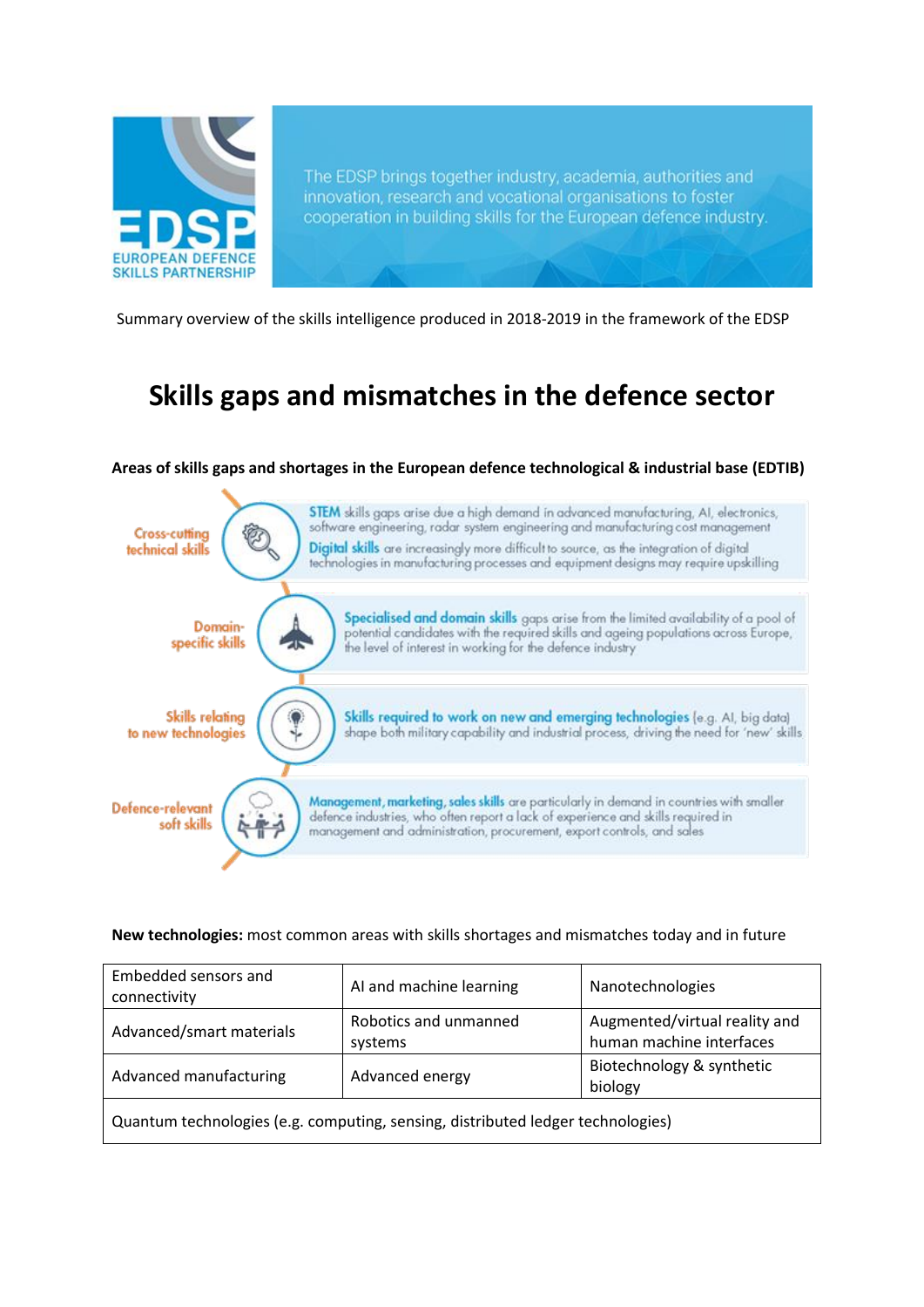## **Current and near-term mismatches in defence-specific and technical skills**



#### **Defence-specific and technical skills:** most common shortages and mismatches

| unique to defence                         | medium-high relevance                            | medium relevance                            |
|-------------------------------------------|--------------------------------------------------|---------------------------------------------|
| electronic warfare systems<br>engineering | information architecture                         | software design and<br>engineering          |
| mission systems design                    | whole systems integration                        | systems engineering                         |
| mission management                        | unmanned systems engineering                     | autonomy engineering                        |
| low observability design                  | safety and governance<br>management              | composite fabrication                       |
|                                           | electronics/navigational<br>systems design       | systems test engineering                    |
|                                           | design engineering                               | propulsion/combustion and<br>fluid dynamics |
|                                           | synthetic environments design<br>and engineering | materials engineering                       |
|                                           | design validation                                | maintenance engineering                     |

#### **Soft skills:** most common shortages in defence

| project management | ability to work in teams | leadership         |
|--------------------|--------------------------|--------------------|
| cost estimation    | critical thinking        | resilience         |
| procurement        |                          | cultural awareness |